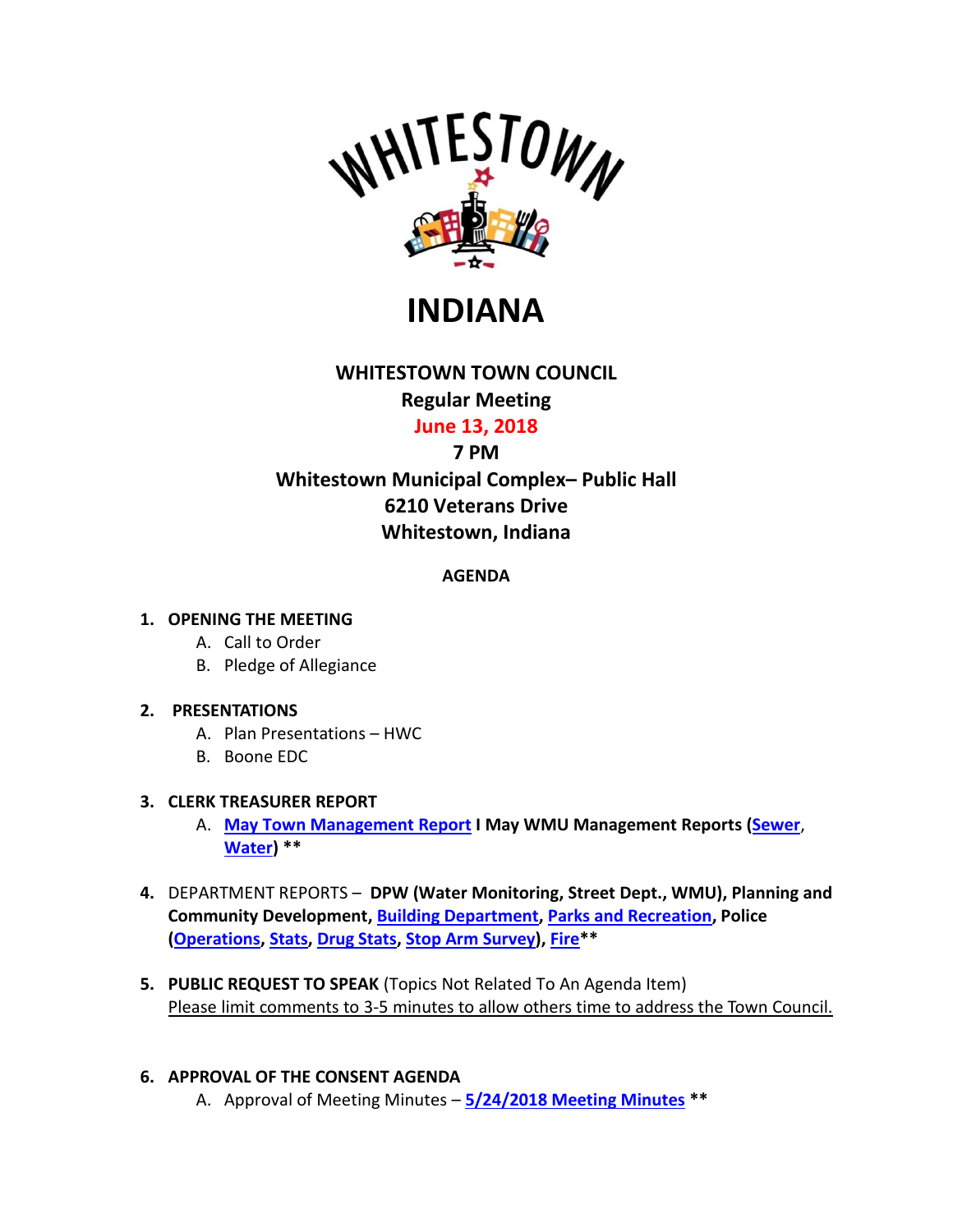B. Claims - **May 2018 [Expenses Town](http://whitestown.in.gov/vertical/sites/%7BB8BE8AC3-9DE8-4247-BCB0-1173F48CC7C3%7D/uploads/May_2018_Expenses_Town.pdf) I May 2018 [Revenues Town](http://whitestown.in.gov/vertical/sites/%7BB8BE8AC3-9DE8-4247-BCB0-1173F48CC7C3%7D/uploads/May_2018_Revenues_Town.pdf) I May 2018 Utility Claims [\(Water Operating,](http://whitestown.in.gov/vertical/sites/%7BB8BE8AC3-9DE8-4247-BCB0-1173F48CC7C3%7D/uploads/Water_Operating_Claims_Docket_06.13.18.pdf) [Wastewater Operating\)](http://whitestown.in.gov/vertical/sites/%7BB8BE8AC3-9DE8-4247-BCB0-1173F48CC7C3%7D/uploads/Sewer_Operating_Claims_Docket_06.13.18.pdf) \*\***

#### **7. UNFINISHED BUSINESS**

- A. Consider an Ordinance Amending Zoning Maps Within the Zoning Ordinance of the Town of Whitestown (PC18-012-ZA) *(Ordinance 2018-14, 1 Read Only)* **[Planning Staff Report](http://whitestown.in.gov/vertical/sites/%7BB8BE8AC3-9DE8-4247-BCB0-1173F48CC7C3%7D/uploads/Staff_Report_PC18-012-ZA__(MI_Zone_Map_Amendment_Request).pdf) [I WPC Certification](http://whitestown.in.gov/vertical/sites/%7BB8BE8AC3-9DE8-4247-BCB0-1173F48CC7C3%7D/uploads/PC_Certification_Letter__PC18-012-ZA.pdf) I [Ordinance](http://whitestown.in.gov/vertical/sites/%7BB8BE8AC3-9DE8-4247-BCB0-1173F48CC7C3%7D/uploads/Whitestown_Council_Ordinance_2018-14_Zone_Map_Amendment_for_PC18-012-ZA_(MI_Homes).pdf)**
- B. Consider a Resolution Adopting the Whitestown Boards, Commissions and Committees Handbook *(Resolution 2018-27)* **[Handbook](http://whitestown.in.gov/vertical/sites/%7BB8BE8AC3-9DE8-4247-BCB0-1173F48CC7C3%7D/uploads/Whitestown_Boards-Commissions_and_Committee_Handbook.pdf) I [Resolution](http://whitestown.in.gov/vertical/sites/%7BB8BE8AC3-9DE8-4247-BCB0-1173F48CC7C3%7D/uploads/Whitestown_Town_Council_Resolution_2018-27_Adopting_the_Boards_Commissions_and_Committee_Handbook.pdf)**

#### **8. NEW BUSINESS**

- A. Consider an Ordinance Approving an Additional Appropriation (2018 AA #3) *(Ordinance 2018-15)* **[Ordinance](http://whitestown.in.gov/vertical/sites/%7BB8BE8AC3-9DE8-4247-BCB0-1173F48CC7C3%7D/uploads/Whitestown_Ordinance_2018-15_(A.A._3).pdf)**
- B. Consider an Ordinance Approving a Transfer of Appropriation *(Ordinance 2018- 16)* **[Ordinance](http://whitestown.in.gov/vertical/sites/%7BB8BE8AC3-9DE8-4247-BCB0-1173F48CC7C3%7D/uploads/Whitestown_Ordinance_2018-16_(Transfer_of_Appropriation_Ordinance_1).pdf)**
- C. Introduce an Ordinance Approving (i) an Amendment to a Municipal Facilities Lease Between the Town of Whitestown and the Town of Whitestown Redevelopment Authority (ii) an Amendment to a Financing Lease Between the Town of Whitestown Redevelopment Commission and the Town of Whitestown Redevelopment Authority, and (iii) the Pledge of Certain Local Income Tax Revenues to the Town of Whitestown Redevelopment Commission and Repealing all Ordinances Inconsistent Therewith (Police Station/Municipal Complex Improvement Bonds) *(Ordinance 2018-17)* **[Bond Timeline](http://whitestown.in.gov/vertical/sites/%7BB8BE8AC3-9DE8-4247-BCB0-1173F48CC7C3%7D/uploads/Whitestown_2017_Police_Station_Bonds_-_timetable.pdf) I [Lease](http://whitestown.in.gov/vertical/sites/%7BB8BE8AC3-9DE8-4247-BCB0-1173F48CC7C3%7D/uploads/Whitestown_Police_2018_Bonds_-_First_Amendment_to_Base_Lease.pdf)  [Amendment A](http://whitestown.in.gov/vertical/sites/%7BB8BE8AC3-9DE8-4247-BCB0-1173F48CC7C3%7D/uploads/Whitestown_Police_2018_Bonds_-_First_Amendment_to_Base_Lease.pdf) I [Lease Amendment B](http://whitestown.in.gov/vertical/sites/%7BB8BE8AC3-9DE8-4247-BCB0-1173F48CC7C3%7D/uploads/Whitestown_2018_Police_Bonds_-_First_Amendment_to_Lease_(B).pdf) I [Ordinance](http://whitestown.in.gov/vertical/sites/%7BB8BE8AC3-9DE8-4247-BCB0-1173F48CC7C3%7D/uploads/Whitestown_Ordinance_2018-17_Police_Station_Project_-_Approving_amendment_to_leases_and_financing.pdf)**
- D. Consider an Ordinance Ratifying the Boone County Animal Control Ordinance (Ordinance 2018-19) **[Boone County Animal Control Ordinance 2018-02](http://whitestown.in.gov/vertical/sites/%7BB8BE8AC3-9DE8-4247-BCB0-1173F48CC7C3%7D/uploads/2018-02_Animal_Control_Ordinance.pdf) I [Ordinance](http://whitestown.in.gov/vertical/sites/%7BB8BE8AC3-9DE8-4247-BCB0-1173F48CC7C3%7D/uploads/Whitestown_Ordinance_2018-19_(Ratifying_County_Animal_Control_Ordinance).pdf)**
- E. Consider a Resolution Approving Real Property Tax Deductions In the Fishback Creek ERA #1 (Fishback Creek Business Park – Exit 22 Partners LLC) *(Town Council Resolution 2018-31)* **[Adopted RDC Resolution](http://whitestown.in.gov/vertical/sites/%7BB8BE8AC3-9DE8-4247-BCB0-1173F48CC7C3%7D/uploads/RDC_Resolution_2018-17.pdf) I [Resolution](http://whitestown.in.gov/vertical/sites/%7BB8BE8AC3-9DE8-4247-BCB0-1173F48CC7C3%7D/uploads/Whitestown_Town_Council_Resolution_2018-31_Exit_22_Real_Property_Tax_Deductions_Application.pdf)**
- F. Consider a Declaratory Resolution Enlarging the Whitestown Fishback Creek ERA #1 for Real and Personal Tax Abatement *(Town Council Resolution 2018-32)* **[Adopted RDC Resolution](http://whitestown.in.gov/vertical/sites/%7BB8BE8AC3-9DE8-4247-BCB0-1173F48CC7C3%7D/uploads/RDC_Resolution_2018-18.pdf)** I **[Resolution](http://whitestown.in.gov/vertical/sites/%7BB8BE8AC3-9DE8-4247-BCB0-1173F48CC7C3%7D/uploads/Whitestown_Town_Council_Declaratory_Resolution_2018-32_(Enlarging_Fishback_Creek_ERA_1).pdf)**